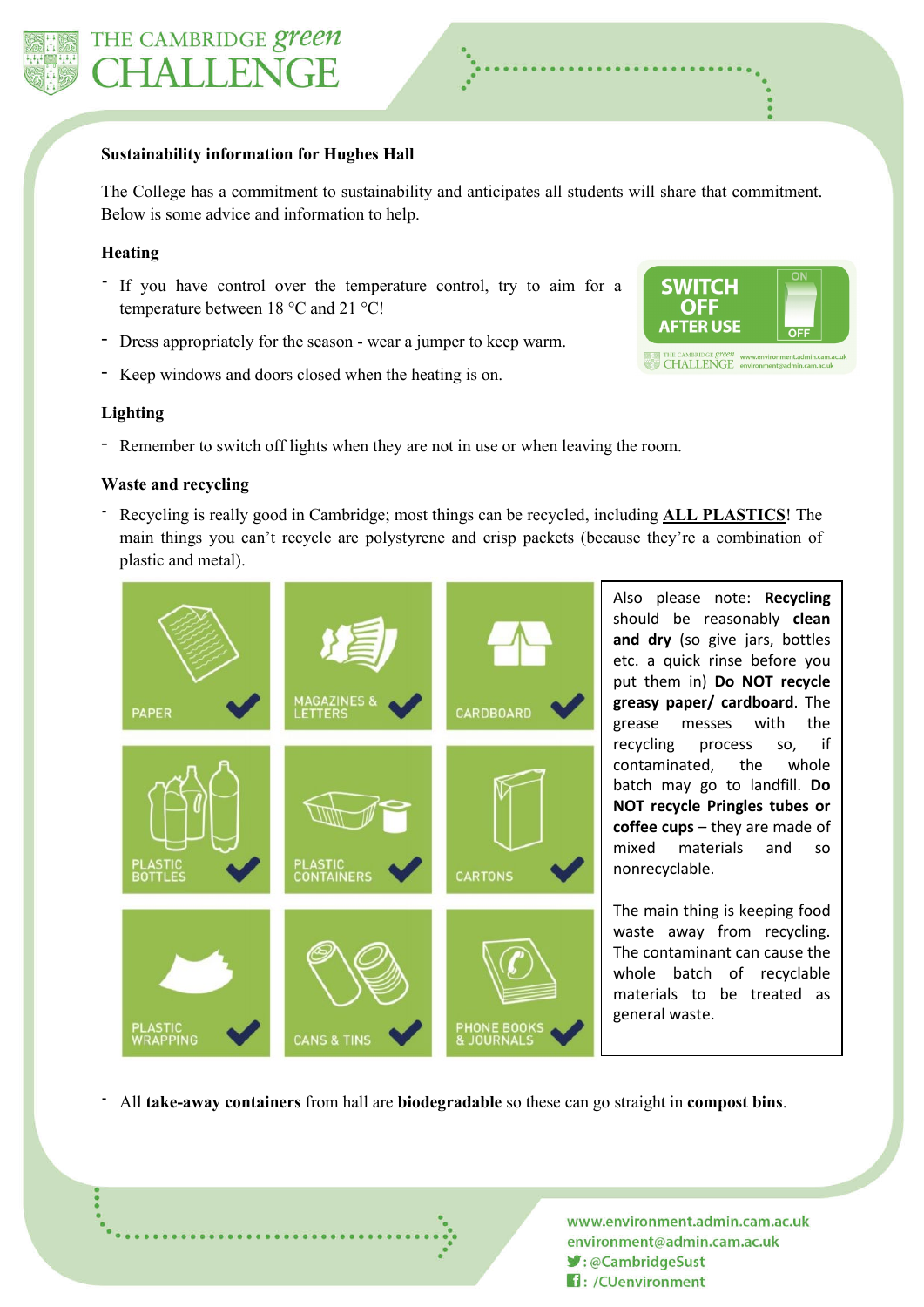

- There are three main bins: **Mixed Recycling**, **General Waste** and **Compost** bins. You'll find them in your kitchens and around college. Consult the instructions in your kitchen, because it may be slightly different off-site compared to on-site.
- Glass can be recycled in the appropriate bins on site.
- *-* These are key exceptions that **CANNOT** be recycled: crisp packets, paper towels/tissue paper and polystyrene (they need to go in the general waste bin).
- *-* You'll find a separate **battery** recycling bin next to the pigeon holes; you can recycle your **pens** and printer cartridges at the library.
- *-* The college is charged half price for recyclable waste disposal compared to general waste. The costs saved can help fund other things for students.
- It is important to reduce and reuse as well as to recycle. Donate unwanted items to charity. There are a whole variety of charity shops on Burleigh Street, near the Grafton Centre.

### **Water**

- Save water by turning taps off when brushing teeth.
- Only fill the kettle with the amount of water you need (this saves energy too).
- Use laundry machines when you have a full load.

#### **Food**

- **Check the labels** when buying groceries to see where they are coming from you might be surprised! Try and choose options with fewer air miles: do you really need those apples from New Zealand? Why not buy Spanish grapes instead? Loads of websites have seasonal recipes if you need inspiration!
- There are often **big differences in price** as well. Some veg is reliably local and cheap all year round broccoli, carrots, onions, potatoes etc. Canned and frozen food (if you have a freezer) can also be a cheap way to buy vegetables.
- Adopt a plant-based diet. Why not try the vegan or vegetarian option? (Did you know the biggest impact individuals can make around food is reducing meat and dairy intake).
- All the takeaway boxes, including sandwich boxes, in the dining hall are compostable; they can go in the compost bin! However, to decrease single-use items, why not bring your own re-usable Tupperware?
- Organic waste goes in the **compost bins** provided in every kitchen on on-site accommodation.
- Can't get through a whole loaf of bread before it goes off? Why not get together with others in your kitchen and take turns to buy certain food stuffs? You could draw up a rota to ensure everyone knows when it's their turn. Butter/ spread, milk, bread are just some of the things that are good to share like this.

www.environment.admin.cam.ac.uk environment@admin.cam.ac.uk ■:@CambridgeSust **H**: /CUenvironment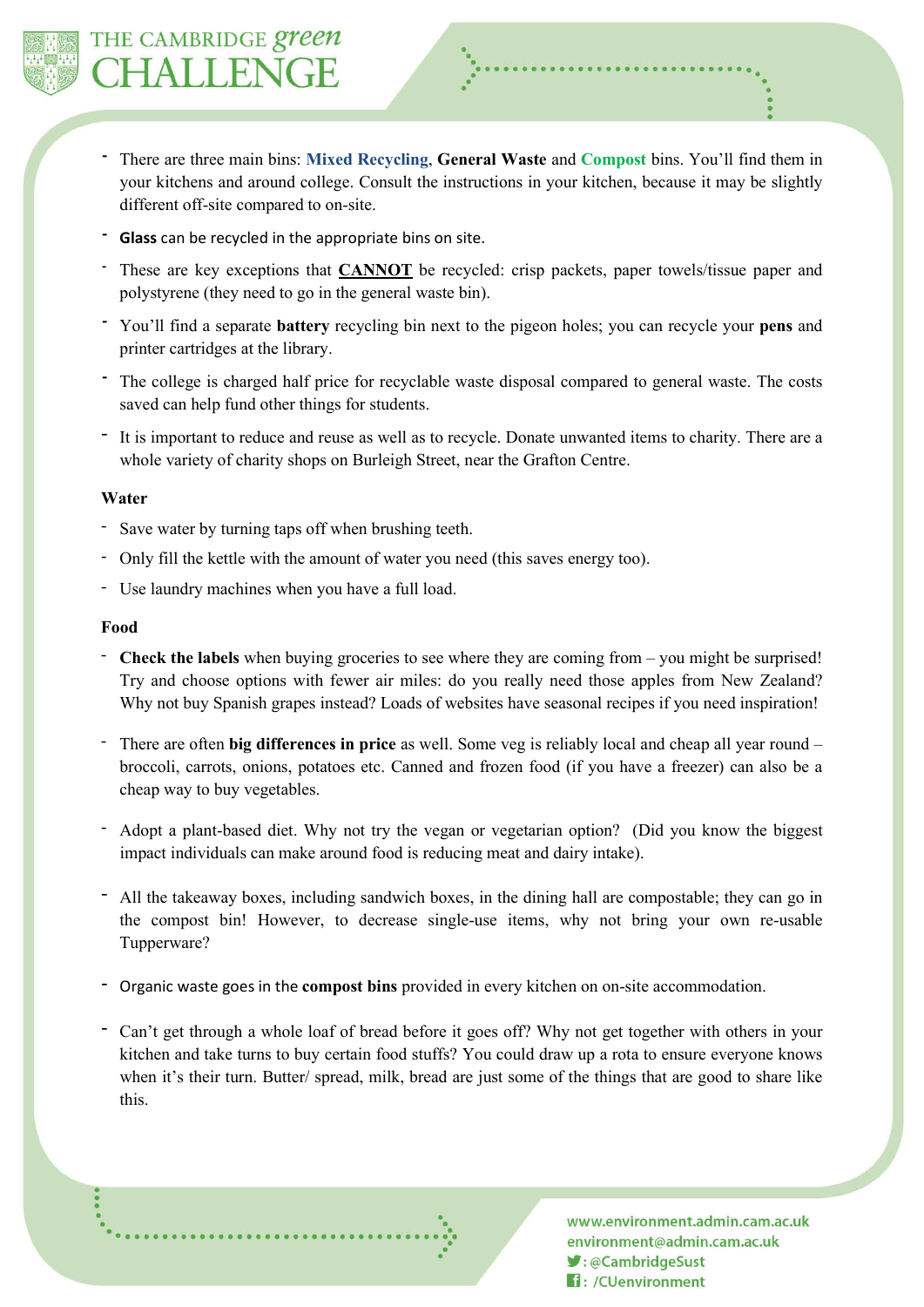

- For other times when you have (still edible) food that you know you're just not going to use, you can **give it away** via the "Hughes Hall Food [Exchange"](https://www.facebook.com/groups/1069170249911918/). You'll be able to make a post in the group describing what you're offering and willing recipients will get in touch. Free food and you reduce wasted food, what's not to love!
- If the food is unopened, non-perishable and in-date, you can instead **donate** it at various donation points around Cambridge, including in Sainsbury's
- **Buy in bulk.** This reduces the amount of packaging per weight of food.
- **Eat fewer animal products.** Animal agriculture is widely regarded to be detrimental to the environment. Cut down a bit on meat and dairy, the positive environmental consequences would be significant.
- Make a packed lunch, no disposable plastic packaging, and a lot cheaper!
- Use a refillable water bottle, tap water in Cambridge is totally drinkable!

### **Save energy**

- Switch off electrical devices when they are not in use, including: Toasters, Kettles, Microwaves, Televisions, Monitors and Hair straighteners.
- Mobile phone chargers, laptop docking stations and some desktop printers use energy regardless of whether they are charging or not because the voltage transformers on the plug consume energy. Save energy by switching these devices off and unplugging them when they are not in use.
- Use a saucepan lid for quicker and more efficient boiling/cooking.
- *-* If there are lifts in the building take the stairs whenever it is possible to do so.
- Think before turning the heating up would you be warm enough if you put on another jumper and pair of socks? Draw the curtains to keep the heat in and don't block radiators!
- Washing laundry on the cold cycle or at a maximum of 30°C. Washing at 30 °C reduces your energy consumption by 57% per cycle compared to 40 °C (Energy Saving Trust).
- *-* Double check if you turned the tap off all the way.
- *-* Remember to switch off lights when they are not in use or when leaving the room.
- *-* Skip the tumble dryer dry your clothes on the airing racks.
- *-* Check if your fridge is set to the correct temperature, it should be 5 °C